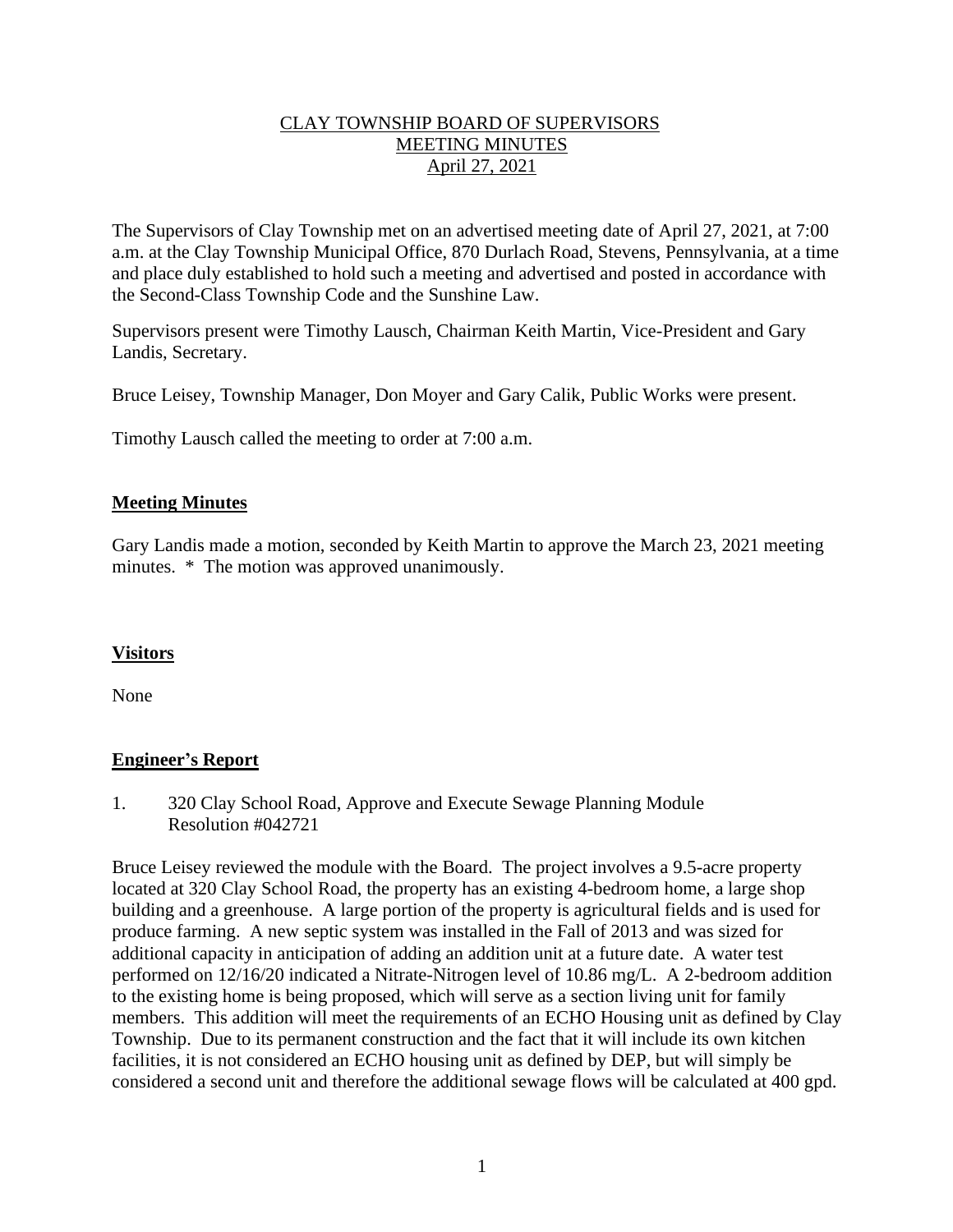With the existing flow of 500 gpd, this will bring the total sewage flow to 900 gpd for this property or 2.25 EDU's.

Keith Martin made a motion, seconded by Gary Landis to approve Resolution #042721 for the Sewage Planning Module for 320 Clay School Road. \* The motion was unanimously approved.

## **New Business**

1. Public Works Update

Don Moyer and Gary Calik updated the Board of Supervisors on the activities of the Public Works Department during the month of April.

There was discussion on repairs to the 1995 dump truck, vandalism at the park and prioritizing project for this work season.

2. Township Manager Update

Bruce Leisey updated the Board of Supervisors of the status of Carpenter Road temporary closure.

Gary Landis made a motion, seconded by Keith Martin to authorize Carpenter Road, at the intersection of Lincoln Road, to be temporarily closed prior to June  $7<sup>th</sup>$  until completion of the bridge and removal of detour at Lincoln Road Bridge that is being replaced by Penn Dot. \* The motion was unanimously approved.

Bruce Leisey informed the Board of Supervisors that D. Robert Thompson, Manager of Ephrata Borough, contacted him to ask if Clay Township wishes to participate in a legally established Fire Commission with Ephrata Borough and Ephrata Township.

The Board of Supervisors authorized Bruce Leisey to respond that they are declining to participate in the Fire Commission at this time.

3. 260 E Mt Airy Road – Fence Size, Height and Location Relief

Bruce Leisey reviewed the request from Melvin Hoover, 260 E Mt Airy Road to install a 6' high solid vinyl fence on his property line. Mr. Hoover provided a signed approval letter from his neighbors for the fence.

Gary Landis made a motion, seconded by Keith Martin to approve relief from Chapter 10, Section 104B, 104H and 104i to install a 6' high solid vinyl fence on the property line. \* The motion was unanimously approved.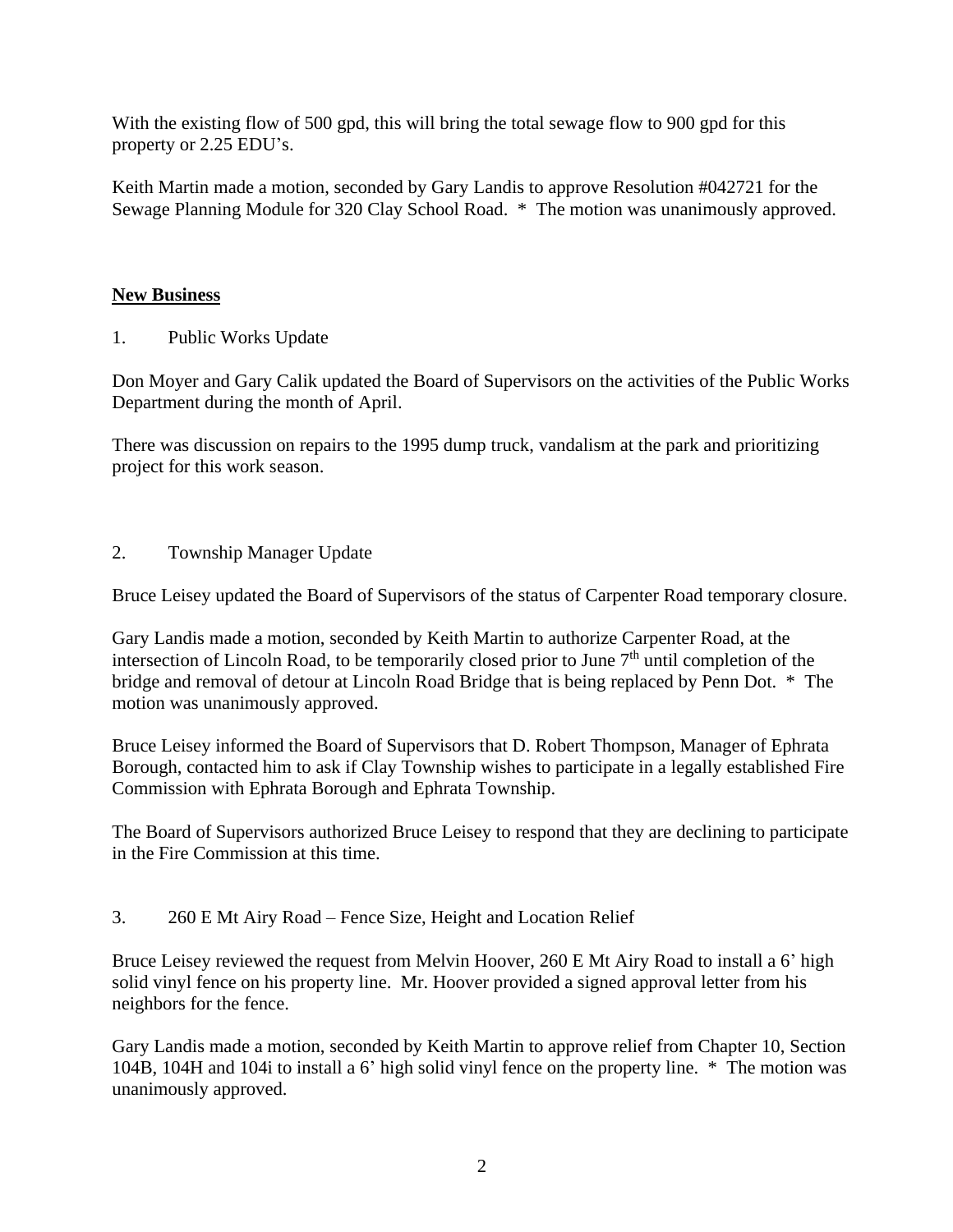4. Approve Advertising of 2020 Township Financial Statement

Keith Martin made a motion, seconded by Gary Landis to approve advertising of the 2020 Township Financial Statement. \* The motion was unanimously approved.

5. Approve and Adopt Ordinance #042721, Authorizing Issuance of General Obligation Note to the Township

After review, Keith Martin made a motion, seconded by Gary Landis to approve, and adopt Ordinance #042721 authorizing issuance of a General Obligation Note in the amount of \$900,000.00 to BB&T Bank. The funds will be used to pay off the existing loan, which is at a higher interest rate and fund renovations to the Annex building \* The motion was unanimously approved.

6. Approve Documents Related to Issuance of General Obligation Note to the Township

After review, Gary Landis made a motion, seconded by Keith Martin to authorize Bruce Leisey to execute documents related to Issuance of General Obligation Note with BB&T Bank. \* The motion was unanimously approved.

#### **Executive Session**

Gary Landis made a motion, seconded by Keith Martin to enter into Executive Session at 9:15 AM to discuss Employee Matters and Potential Litigation. \* The motion was unanimously approved.

Gary Landis made a motion, seconded by Tim Lausch to exit Executive Session at 10:30 AM. \* The motion was unanimously approved.

There was discussion on Seasonal Summer Public Works Personnel for the 2021 Season.

Keith Martin made a motion, seconded by Gary Landis to provide employment offer letter to current seasonal applicant at a rate of \$15.00 per hour. \* The motion was unanimously approved.

# **Adjournment**

Gary Landis made a motion, seconded by Keith Martin, to adjourn the meeting at 10:45 a.m. \*\* The motion was approved unanimously.